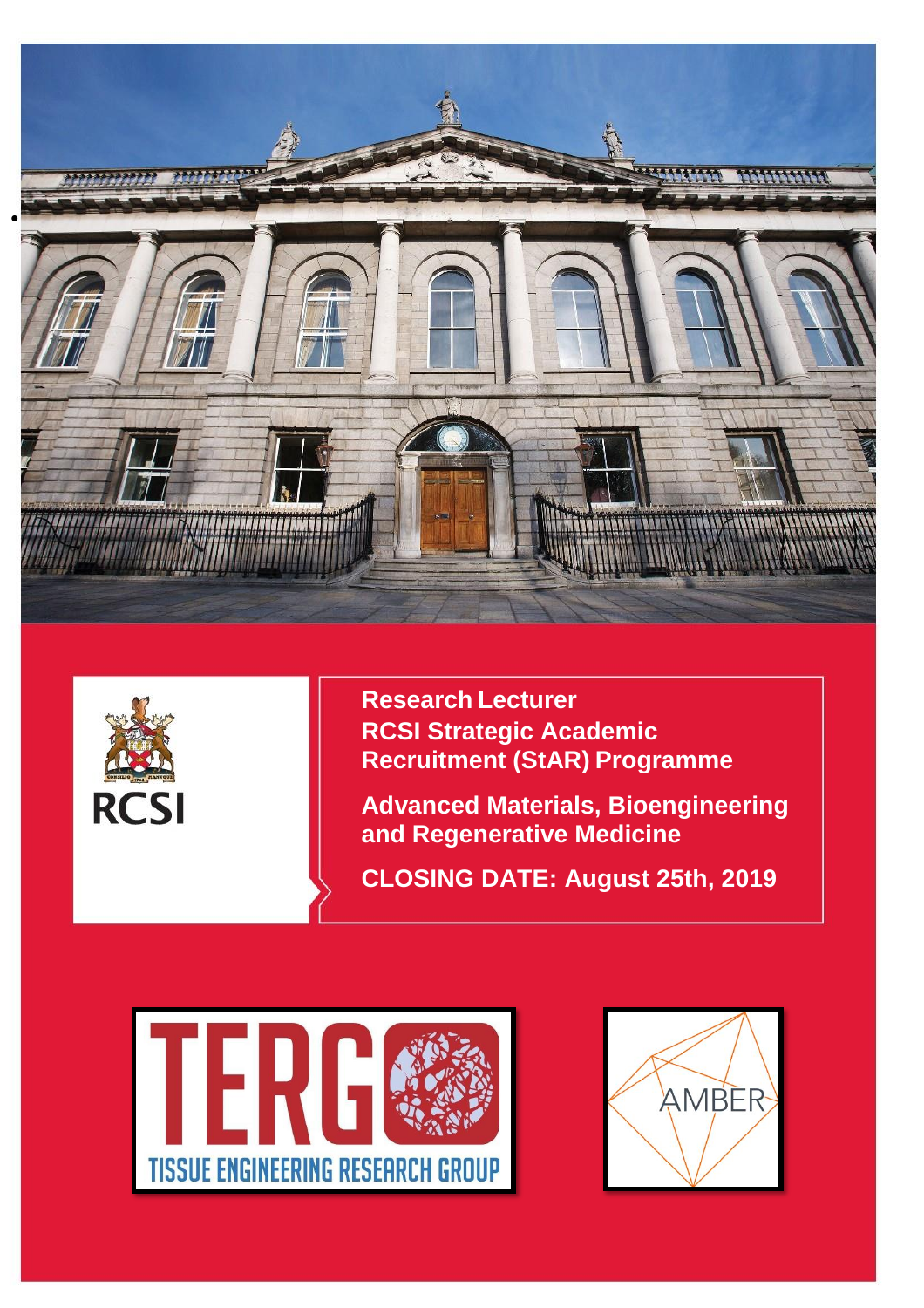



**RCSI's Strategic Academic Recruitment (StAR) Programme is an ambitious initiative to accelerate the delivery of innovative, impactful research in the health sciences. Under the StAR Programme, RCSI prioritises the nurturing of research talent through the commitment of a wealth of resources, all focused on a collegial academic and teaching environment that encourages each RCSI researcher to develop and grow. To coincide with the refunding to 2025 of [AMBER,](http://ambercentre.ie/) the internationally-leading SFI and industry funded Advanced Materials and BioEngineering Research Centre, RCSI is seeking an ambitious, visionary researcher to embark with us on the latest exciting phase in our research mission in Advanced Materials, Bioengineering and Regenerative Medicine.**

# **1. Job Description**

**Post Title –** Research Lecturer – Advanced Materials, Bioengineering and Regenerative Medicine **Reports to** – Head of Department or nominee

**Location –** Tissue Engineering Research Group and AMBER Centre, Royal College of Surgeons in Ireland (RCSI), Dublin

**Salary and package -** The salary for this position is €67,979 until the post is tenured as permanent academic lectureships (3-5 years). In addition, RCSI will make an investment of up to €150,000 in your research, including a 4 year PhD studentship and significant career development investment in the form of mentoring and protected research time. The position provides an opportunity to participate in a team based at the Tissue Engineering Research Group and internationally recognized AMBER Centre which is focused on developing advanced next generation materials and medical devices in partnership with industry.

**Term of office:** Tenure track appointment up to 5 years (pending performance review). The applicant will receive a yearly progress review, and at the end of year 3, a major review will be undertaken to determine whether the position will be converted to a permanent post. The review will be overseen by a committee that is external to the Research Lecturer's academic department.

# **1.1. Tissue Engineering Research Group & AMBER Centre, RCSI**

The RCSI Tissue Engineering Research Group (TERG; 2017 Irish Research Laboratory of the Year) is a large multidisciplinary group with over 15 Principal Investigators, 20 postdoctoral researchers and almost 30 PhD students. Headquartered in the Department of Anatomy & Regenerative Medicine (with a satellite lab in RCSI Bahrain) in partnership with the School of Pharmacy, Molecular & Cellular Therapeutics Department, Department of Chemistry, Dept. of Medicine in RCSI Dublin, the [Trinity Centre for Biomedical Engineering](https://www.tcd.ie/bioengineering/) in Trinity College Dublin and the School of Medicine at NUI Galway, the TERG has close ties with clinical collaborators based in Beaumont Hospital, Temple Street Children's Hospital, Our Lady's Children's Hospital Crumlin, Cappagh Orthopaedic Hospital, Dublin Dental Hospital and the Sports Surgery Clinic in Santry. In addition, TERG is part of the Advanced Materials and





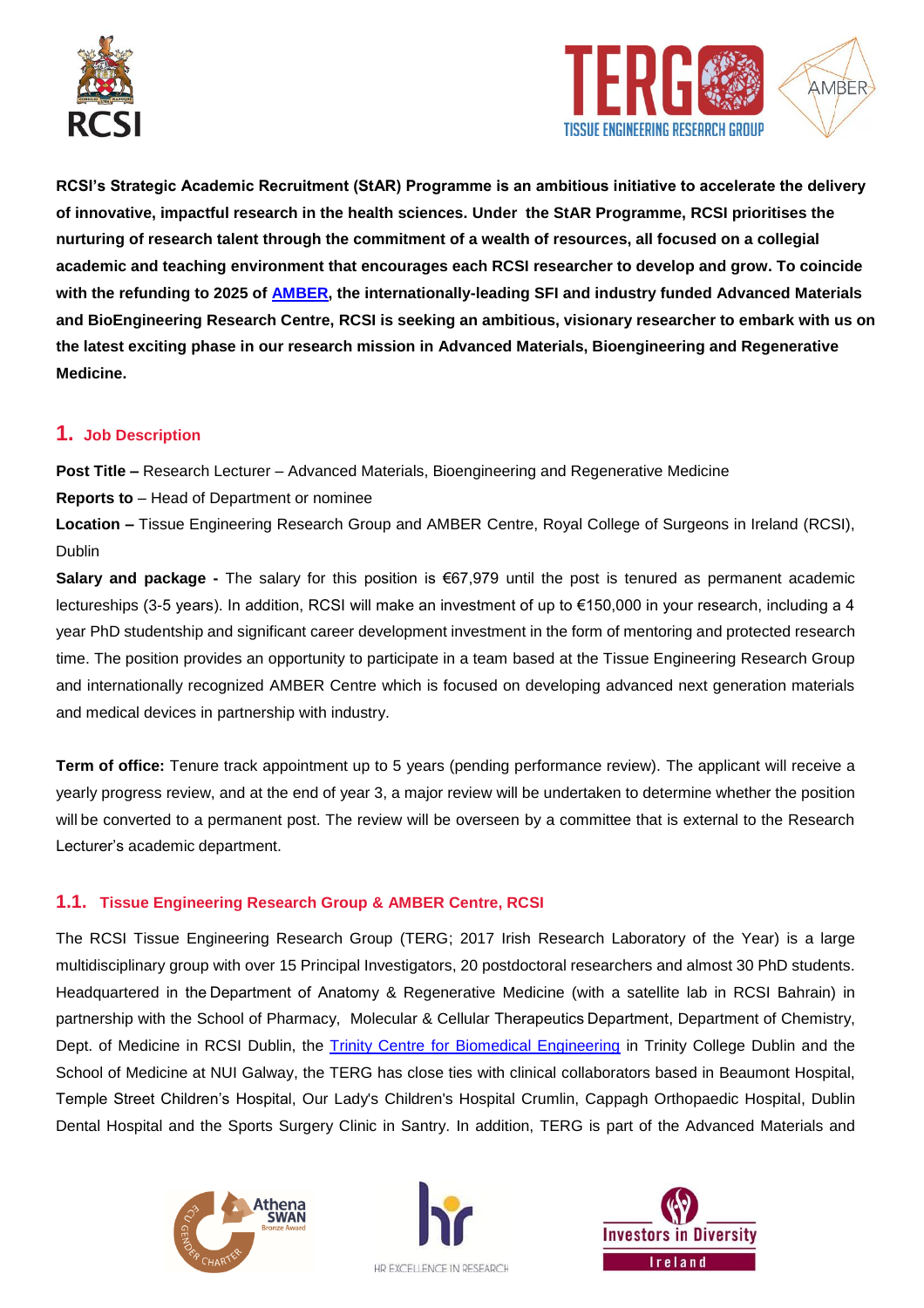



BioEngineering Research [\(AMBER\) Centre,](http://ambercentre.ie/) an internationally-leading research centre focused on developing next generation materials and medical devices in partnership with over 30 industry partners. The re-funding of AMBER to 2025 with €40M through Science Foundation Ireland's (SFI) Research Centres Programme has just been announced and AMBER has a mandate to grow to become a €120m Centre by 2025 with co-funding from industry and other sources. More information on the Centre can be found here:<http://ambercentre.ie/>

**Our research** is focused on the development of cell, gene, nanotechnology and biomaterial-based technologies for the regeneration of bone, cartilage, skin, cardiovascular, respiratory, neural and other tissues. Significant research is focused on the development of biomaterial-based and drug delivery systems and increasingly we are also using biomaterial scaffolds as advanced 3D pathophysiology systems *in vitro* for drug development and understanding disease states e.g. cancer and infection. We place a major focus on the commercialisation of technologies and building successful industry partnerships with a view to clinical translation. A high potential start-up from our group, SurgaColl Technologies has raised significant investment - successfully translating two technologies for bone and cartilage repair from the lab to the clinic. Significant ongoing industry partnership projects with AMBER focus on, for example, developing a new product to facilitate the repair of large nerve defects in the body (with Integra LifeSciences) and 3D printed technologies for musculoskeletal repair (with Johnson & Johnson).

## The Current [RCSI-based TERG](http://www.rcsi.ie/anatomyresearchstaff) PIs include:

- Prof [Fergal O'Brien,](https://www.rcsi.com/people/profile/fjobrien) Head of TERG and Deputy Director of AMBER, is the recipient of 3 ERC awards; he is a global-leader in natural polymer based regenerative scaffolds and is pioneering the development of functionalized, gene-activated scaffolds for tissue repair.
- Prof Sally Ann Cryan, Research Lead in Pharmacy & Head of the Drug Delivery & Pharmacoengineering Team within TERG that develops specialised drug delivery platforms and devices using advanced materials & manufacturing processes with a focus on applications in respiratory and regenerative medicine.
- Prof Steve Kerrigan, Associate Professor of Pharmacology, is Head of the Cardiovascular Infection Research Group within TERG and the Irish Centre of Vascular Biology
- Dr Marco Monopoli, Lecturer in the Department of Chemistry, (Former StAR lecturer), is establishing a multidisciplinary cluster focused on the mechanisms of interaction between nanomaterials and living systems
- Dr Cathal Kearney, ERC-Stating Grant recipient and Senior Lecturer in the Department of Anatomy & Regenerative Medicine leads a research program focused on the coordination of biological processes by delivering therapeutics at specific time-points for the treatment of diabetic wounds
- Dr Annie Curtis, Lecturer in Molecular & Cellular Therapeutics Department, SFI-CDA and IRC-Laureate Recipient (Former StAR lecturer), leads a research program focused on the impact of the molecular clock on inflammation and the development of chronic disease
- Dr Ciara Murphy, StAR Research Lecturer in the Department of Anatomy & Regenerative Medicine and Marie Curie Sklodowska Fellow leads a research program on novel injectable biomaterials and cell-matrix





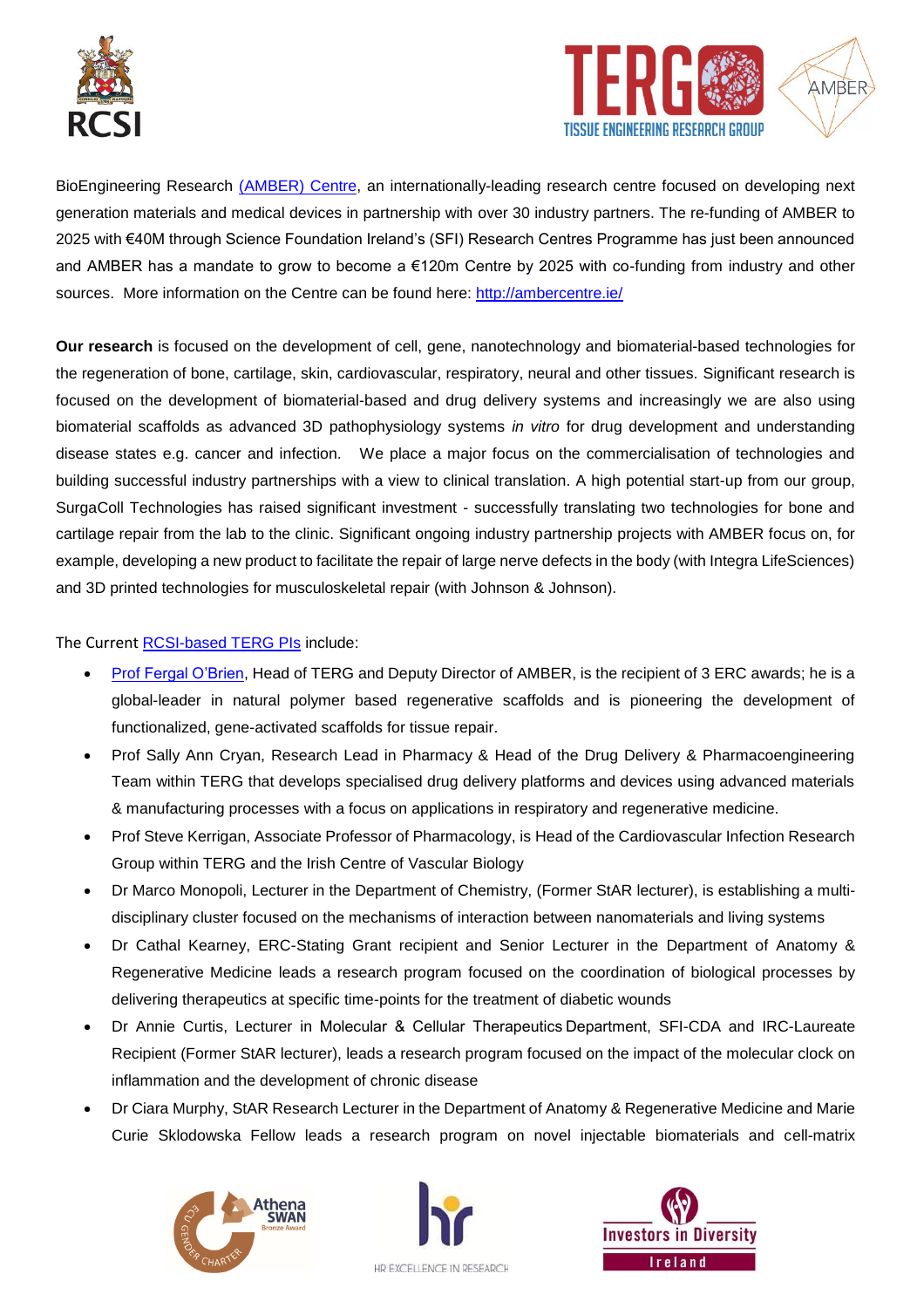



interactions in metabolic bone disease.

- Dr Helena Kelly, Senior Lecturer in Pharmaceutics, leads a research program focused on hydrogel-based delivery systems within the Drug Delivery Research Group in the School of Pharmacy
- Dr Oran Kennedy, Lecturer in Department of Anatomy & Regenerative Medicine, (Former StAR lecturer), Marie Curie Sklodowska Fellow and SFI-CDA recipient, is an expert in the biomechanical and mechanobiological properties of musculoskeletal tissues
- Dr Caroline Curtin, Lecturer in Department of Anatomy & Regenerative Medicine, brings expertise in the development of gene-activated scaffolds for tissue repair and is developing 3D models for applications in cancer research
- Dr Cian O'Leary, Lecturer in Pharmaceutics, whose research focuses on the development of collagen-based biomaterials for applications in *in vitro* modelling, tympanic membrane and respiratory tissue regeneration
- Dr Killian Hurley, Clinical Senior Lecturer in Medicine, is a physician and scientist whose research focuses on developing personalised models of genetic and chronic lung diseases for drug screening and regenerative medicine using patient-derived induced pluripotent stem cells.

The PI team is complemented by eminent research active clinicians in the field of orthopedics (Profs John O'Byrne and Cathal Moran with interests on novel strategies for joint repair), dentistry and respiratory medicine (Dr Killian Hurley with interests in novel strategies for treating respiratory disease including stem cells). Outside of RCSI, Trinity Centre for Bioengineering PIs include Prof Danny Kelly (3 time ERC recipient) who leads a large program focused on 3D printing and musculoskeletal tissue engineering and Prof. Conor Buckley, bringing expertise in novel biomaterial for cartilage, disk and nerve repair while Prof Garry Duffy from the School of Medicine at NUI Galway brings expertise in designing smart living biomaterial implants to treat chronic diseases such as Diabetes. Head of the TERG satellite lab in RCSI Bahrain, Dr Michael Keogh brings knowledge in the development angiogenic biomolecule loaded scaffolds and neuronal protection in tissue engineered constructs.

To find out more about TERG research see: [http://www.rcsi.ie/tissueengineering.](http://www.rcsi.ie/tissueengineering) To find out more about RCSI research please review[:https://www.rcsi.com/dublin/research-and-innovation/research](https://www.rcsi.com/dublin/research-and-innovation/research)

# **2. Objective**

As part of the ambitious growth and expansion plans for the Centre, we are seeking an innovative Research Lecturer to join TERG, complementing the existing strengths at AMBER and RCSI. The College has set a strategic objective to support up-and-coming research leaders to establish world- leading research teams and contribute to the continued development of teaching and world- class research programmes at RCSI.

We are interested in candidates working in any field relevant to the TERG/AMBER remit as described above. Research excellence and leadership potential is the primary focus of the recruitment. However, we would particularly welcome applications from individuals working in the following areas:





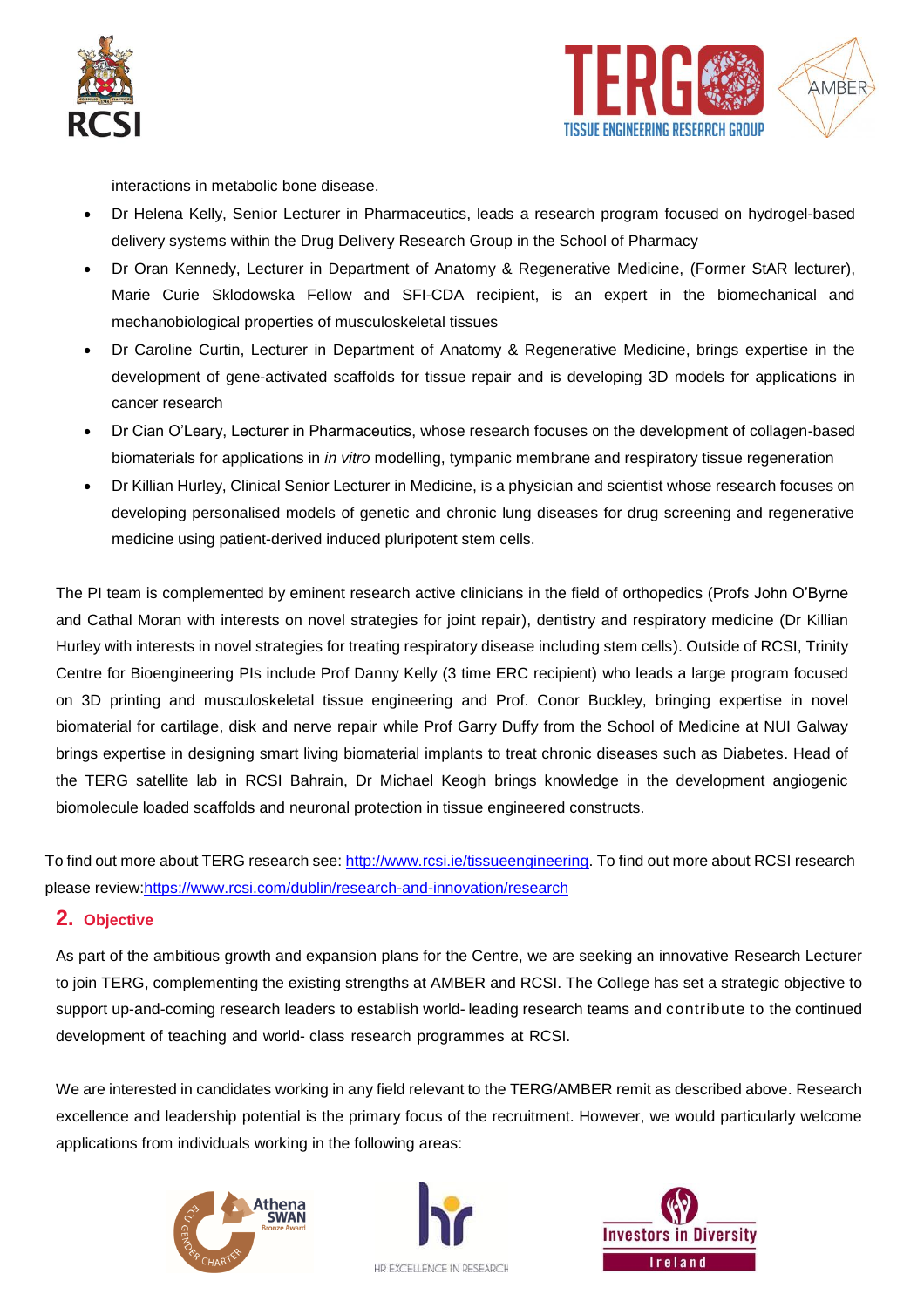



- Advanced biomaterials for tissue repair
- Stem cell biology including iPS cell research
- Biomaterials-based disease modelling
- Gene therapy
- 3D printing/Additive Manufacturing
- Materials Chemistry
- Drug/Biomolecule Delivery
- Nanotechnology
- Material-based immunomodulation
- Advanced Medical Devices Minimally-invasive delivery systems
- Mechanobiology

The successful candidate must hold a PhD, MD or equivalent in a relevant discipline such as Tissue Engineering, Regenerative Medicine, Biomedical Sciences, Pharmaceutics, Biomaterial Development, Additive Manufacturing or related subjects. Candidates must already have demonstrated scientific excellence with clear evidence of independent research leadership evident by high impact factor publications, fellowships and awards received.

The successful applicant will be expected to obtain significant independent principal investigator-led research funding, such as a European Research Council Starting Grant. In addition, the applicant is expected to publish in leading high impact journals in their discipline, to supervise PhD students and to participate in undergraduate student teaching and training.

# **2.1. Specifics of the Post**

The successful applicant w ill enter the programme with a 5 year contract and will be linked with a senior academic to provide mentorship. Funding for a PhD student will be provided that may be jointly supervised by their senior academic advisor, along with some funding for consumables (in total, four years of start-up funding). All Research Lecturers will receive considerable evaluation and feedback every year from both their academic advisor and a Research Institute evaluation committee that monitors their progress. At the end of the 3<sup>rd</sup> year, the Research Lecturer will receive a major evaluation, and those that have had outstanding performance with regard to quality publications and success in obtaining research income that will ensure independent investigator status may be made permanent. During the non-tenure phase of their contract, Research Lecturers will also have the opportunity to provide dedicated contact teaching hours in a supportive environment per semester so that they might begin to develop their teaching skills in advance of a permanent position.

Upon appointment, the Research Lecturer and their academic sponsor will devise a 5 year plan for both research and teaching at RCSI. It is generally expected that in year 1 the Research Lecturer will have protected time to establish their research programme at RCSI, with contribution to teaching within their academic department commencing in year 2, as coordinated and approved by their Head of Department. Support for a 4 year PhD studentship and research including costs (consumables and travel) is provided with the Research Lectureship, and a description of the PhD thesis project should be provided in the 5 year plan. The senior academic advisor may, where





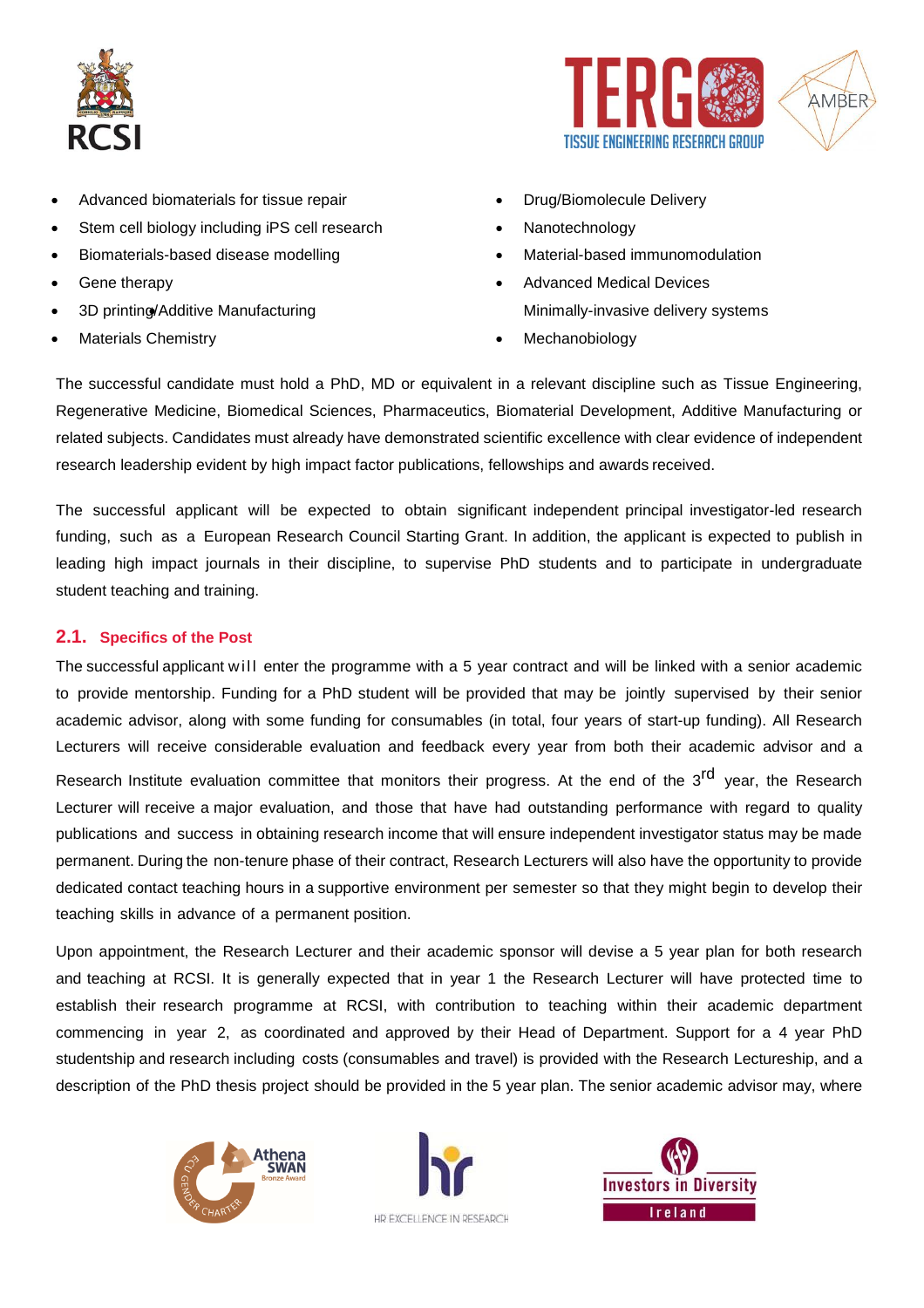



appropriate, jointly supervise the PhD student's thesis.

The 5 year plan will address the following points:

- The research questions and why they are significant and complement/differ from current state of the art research and competitors worldwide;
- The research project of the PhD student;
- Plan for winning leading grants;
- The mechanism by which the academic advisor will assist in achieving success;
- Plan for teaching, commencing in year 2, coordinated and approved by the relevant Head of Department.
- Funded places available on the RCSI Postgraduate Diploma in Health Professions Education (HPEC) for those that require it.

The purpose of the career planning exercise is to agree longer term goals (i.e. 5 years) and will be monitored through RCSI's annual Professional Development Planning (PDP) process.

## **2.2. Profile**

We are seeking a candidate with an exceptional track record in research, demonstrated research leadership, a higher degree in a relevant health-related discipline and must come highly recommended by their peers as a candidate of outstanding ability.

#### **2.3. Specific Responsibilities include:**

- Establishing a research programme complementary to ongoing research themes aligned with TERG/AMBER and the RCSI Research Strategy;
- Participating in the administration and delivery of current teaching programmes, teaching modalities and assessment of undergraduate students;
- Contributing to the development and introduction of new teaching programmes, teaching modalities and modes of assessment;
- Securing funding so as to sustain a research group of postgraduate students and other research staff, with resultant publications in journals of high quality/impact;
- Identifying, promoting and maintaining successful collaborations with academic and industry partners;
- Liaising with colleagues across RCSI international campuses in the facilitation of teaching and research activities;
- Undergoing programmes of training and development as may be required;
- Undertaking overseas assignments as may be required from time to time;